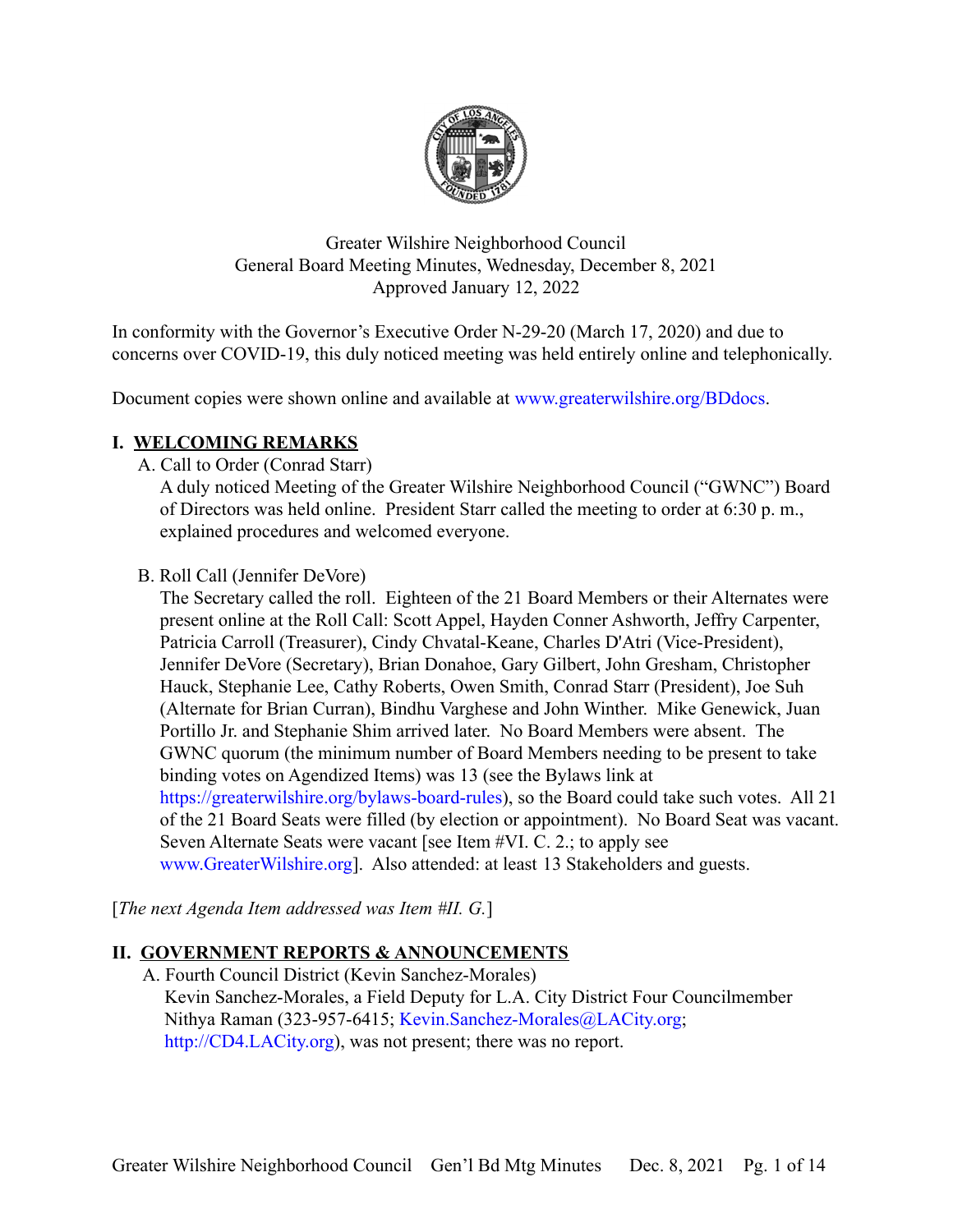#### B. Fifth Council District (Jill Kline)

[*This Agenda Item was addressed after Item #II. G.*] Jill Kline, a Field Deputy for L.A. City District Five Councilman Paul Koretz [323-866-1828; [Jill.Kline@LACity.org;](mailto:Jill.Kline@LACity.org) [www.LACity.org/council/cd5\]](http://www.lacity.org/council/cd5), reported that they are collecting clothing and accessories for a holiday drive.

C. Thirteenth Council District

George Hakopiants, a Field Deputy for L.A. City District 13 Councilman Mitch O'Farrell [213-207-3015; [George.Hakopiants@LACity.org;](mailto:George.Hakopiants@LACity.org) [https://cd13.LACity.org](https://cd13.lacity.org)], introduced himself and reported that he has been a Field Deputy for five years. He said their office will have much "face-to-face communication" with the GWNC. He "will get back" to the GWNC about resident Jack Humphreville's request for CD13 to provide information about CD13's discretionary account.

D. Office of the Mayor (Serapia Kim)

Serapia Kim, Central Area Representative for Mayor Eric Garcetti [213-978-3130; [Serapia.Kim@LACity.org;](mailto: Serapia.Kim@LACity.org) [http://LAMayor.org\]](http://lamayor.org), introduced herself and encouraged getting vaccinated against the COVID-19 Coronavirus through MyTurnCA.gov or VaccinateLACounty.com. Small businesses may be eligible for up to \$5,000 in assistance grants. The City Attorney's website [[http://atty.LACity.org](http://atty.lacity.org)] has information regarding rent forgiveness.

E. LA County Second Supervisor District (Daniel Park)

[*This Agenda Item was addressed after Item #II. H.*] Daniel Park, a Field Deputy for L.A. County District Two Supervisor Holly Mitchell (213-974-2222; [DPark@bos.LACounty.gov;](mailto:DPark@bos.LACounty.gov)

[https://LACounty.gov/government/supervisors/holly-mitchell\)](https://lacounty.gov/government/supervisors/holly-mitchell), was not present; there was no report.

F. LA County Third Supervisor District (Rachel Sherrell) Rachel Sherrell, a Field Deputy for L.A. County District Three Supervisor Sheila Kuehl  $[310-231-1170; RSherrell@bos.LACounty.gov;$  $[310-231-1170; RSherrell@bos.LACounty.gov;$ [http://www.LACounty.gov/government/supervisors/sheila-kuehl\]](http://www.lacounty.gov/government/supervisors/sheila-kuehl), reported that redistricting maps soon will be available.

G. LAPD Olympic & Wilshire Divisions (SLOs Cho, Pelayo, Cordova, Rodriguez) [*This Agenda Item was addressed after Item #II. I.*] Sonia Monico, an LAPD Wilshire Division Captain (ofc. 213-473-0476; [30364@LAPD.online](mailto:30364@LAPD.online); [http://www.lapdonline.org/wilshire\\_community\\_police\\_station](http://www.lapdonline.org/wilshire_community_police_station)), reported on recent law enforcement work. She said they have "stepped up our patrols," and "putting additional resources in the area . . . our officers are out there . . . deterring crime . . . take your pepper spray with you . . . don't wear any jewelry . . . close your gate behind you . . . harden your target" by trimming bushes. "Carry a flashlight . . . if something doesn't seem right . . . please call us . . . work with your neighbors . . . pay attention when you're coming and going" including in bank parking lots; robbers may try to distract you. Ms. Chvatal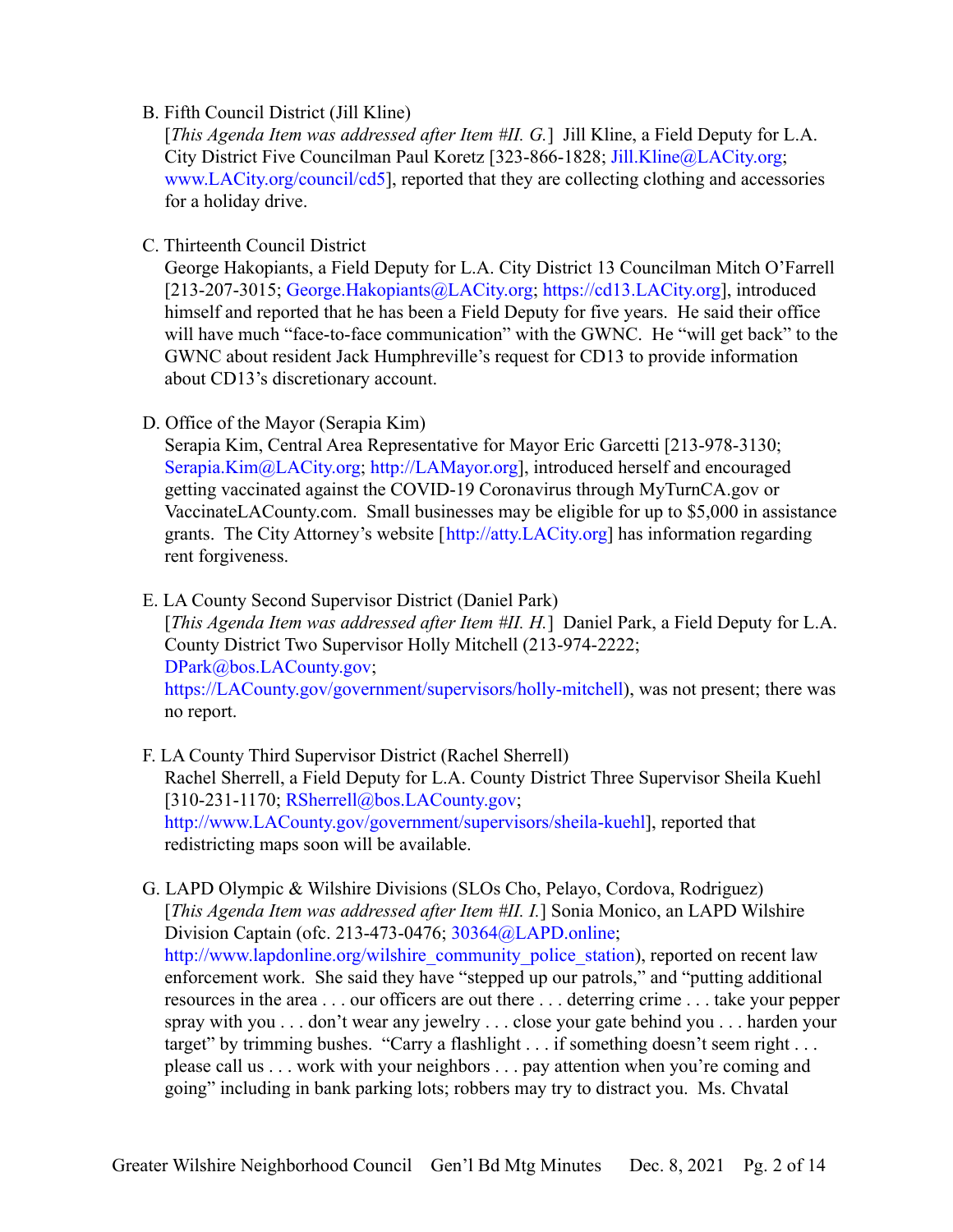reported that many safety suggestions were made at a recent Town Hall meeting. Mr. Starr noted that around 2/3 of the GWNC is in the LAPD Wilshire Division and 1/3 in the Olympic Division. Capt. Monico thanked the GWNC for working with the Police.

Joseph Pelayo, an LAPD Olympic Division Senior Lead Officer [office 213-382-9102; cell/text phone 213-793-0709; [31762@LACity.org;](mailto:31762@LACity.org) [http://www.LAPDonline.org/olympic\\_community\\_police\\_station](http://www.lapdonline.org/olympic_community_police_station)], urged "to use extra caution when you're walking around." Harry Cho, an LAPD Olympic Division Senior Lead Officer [cell/text phone 213-793-0649; [33817@LAPD.LACity.org\]](mailto:33817@LAPD.LACity.org), reported on restaurant customers who were robbed of "very visible" expensive watches.

*Board Member Mike Genewick arrived at this time (6:47), making 19 Board Members present online (the GWNC Board quorum was thirteen).*

Mr. Starr cautioned that, if you become aware that your driving is being tracked, to "take it seriously."

H. Department of Neighborhood Empowerment (DONE) (General Manager Raquel Beltrán)

*Board Member Juan Portillo arrived at this time (7:11), making 20 Board Members present online (the GWNC Board quorum was thirteen).*

[*This Agenda Item was addressed after Item #II. D.*] Raquel Beltran, General Manager, L.A. Dept. of Neighborhood Empowerment (DONE; 213-978-1551; [Raquel.Beltran@LACity.org;](mailto:Raquel.Beltran@LACity.org) [www.EmpowerLA.org\)](http://www.empowerla.org), introduced DONE NEAs [Neighborhood Empowerment Advocates] Raul Preciado and Daniel Johnson. She reported on DONE accomplishments and available resources. In January, results will be reported of a Stakeholders' Neighborhood Council awareness survey. There will be a January training for NC Grievance Panel volunteers. She said "yes," there would be more participation with the GWNC by John Darnell [a Neighborhood Council Advocate; [John.Darnell@LACity.org](mailto:John.Darnell@LACity.org)]; there soon may be a different NEA. She stated that "conceptually, I don't see why not" regarding restoring \$10,000 in funding that was taken away from NCs years ago.

I. Other Government Representatives Rubina Ghazarian of LADOT reported on a Saturday, January 1-8, 11 a.m.-1 p,m. event.

# **III. GWNC LIAISON REPORTS**

[*This Agenda Item was addressed after Item #X.*]

## A. LADWP

Mr. Humphreville was not present; no report or Motion was made or vote taken.

## B. Budget Representatives

Mr. Humphreville [\[LABudgetAdvocates@gmail.com;](mailto:LABudgetAdvocates@gmail.com) [www.BudgetAdvocates.org](http://www.budgetadvocates.org)] was not present; no report or Motion was made or vote taken.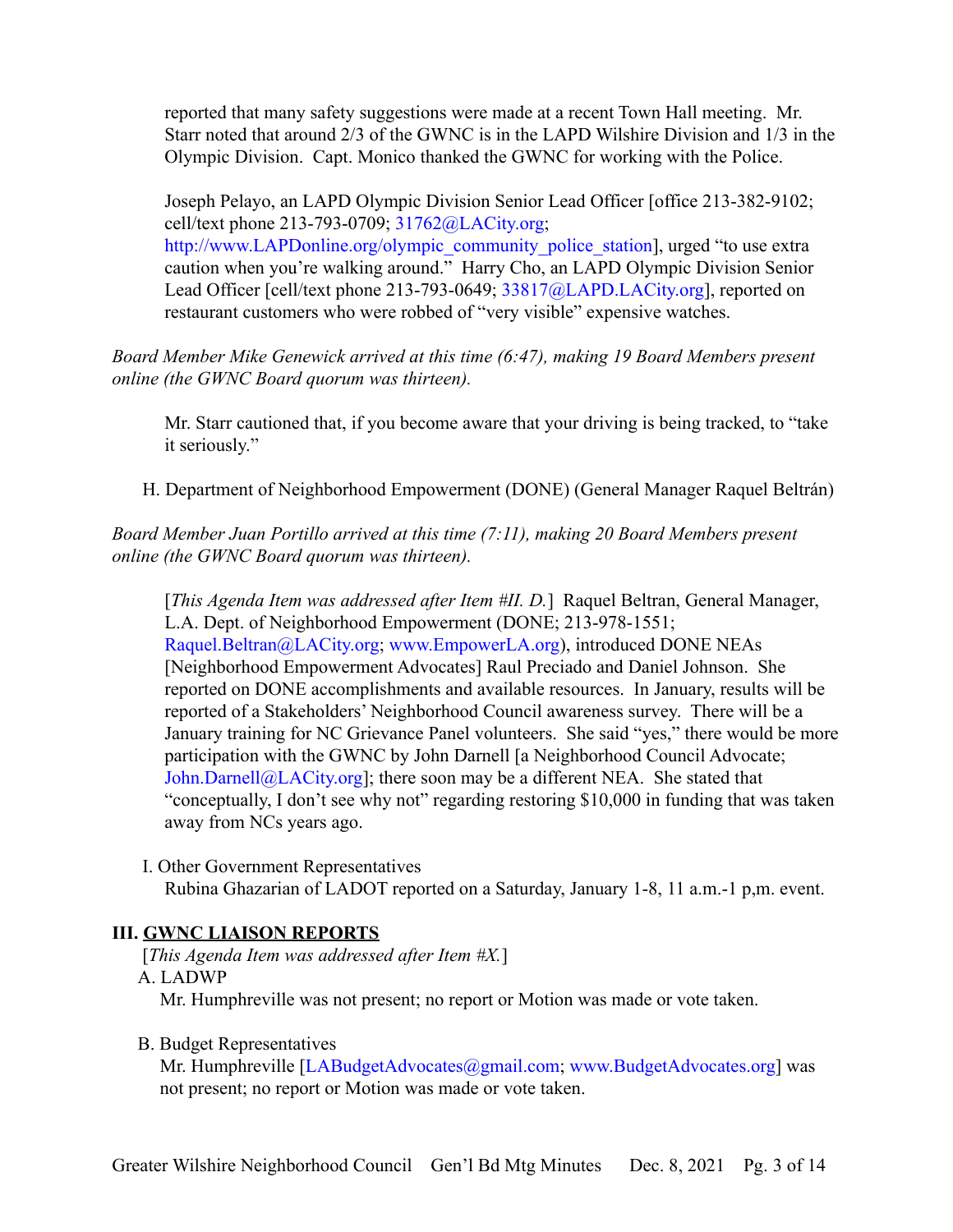### C. LANCC

Resident Max Kirkham reported that at LANCC [the Los Angeles Neighborhood Councils Coalition; [LANCC@EmpowerLA.org;](mailto:LANCC@EmpowerLA.org) [www.LANCC.org\]](http://www.lancc.org) a City Urban Forestry representative presented. LANCC discussed the lack of DONE presence at Neighborhood Council meetings. The next LANCC meeting is scheduled for January  $1<sup>st</sup>$ . Mr. Starr noted that LANCC votes are non-binding.

#### D. Public Works Liaison

Mr. Ashworth indicated that there was no report.

#### E. Homelessness Liaison

Mr. Kirkham reported for Mr. Hauck that the annual Homeless Count will be January  $27<sup>th</sup>$ at 10:00 p.m. Staging will be at Hope Lutheran Church. He encouraged distributing the flier that is in the online Board documents; to volunteer, see TheyCountWillYou.org; enter the "90038" Zip Code.

#### F. Other Liaisons

[*This Agenda Item was addressed after Item #XII*.] No other Liaison reports were made.

G. Alliances

Mr. Kirkham reported on the LGBTQ Alliance ([https://www.lalgbtqalliance.org\)](https://www.lalgbtqalliance.org).

## **IV. GENERAL PUBLIC COMMENT ON NON-AGENDA ITEMS**

[*This Agenda Item was addressed after Item #II.*] Mr. Kirkham said the LGBTQ Alliance: Liaison position is open. Mr. Starr relayed that the City Attorney wants Board Members not to comment during "Public Comment." Steve Johnson, City Council District 13 Candidate and L.A. County Sheriff's Deputy, introduced himself.

## **V. OFFICER REPORTS**

A. President's Report

Mr. Starr introduced new GWNC Administrator Julia Christiansen. He reported that "the Webmaster contract is being reviewed by the City." Community Impact Statement (CIS) filers were registered with the City. He reminded Committee Chairs and Secretaries regarding Agenda posting at the Wilshire Ebell Theatre. He encouraged following the GWNC on its "various social media channels." He explained issues regarding AB361 public participation in meetings and that no more than six GWNC Board Members at a time can share a document (less than a quorum of the GWNC quorum of 13); otherwise it is considered a Brown Act violation.

B. Treasurer's Report (Discussion and Possible Action). Please refer to MER in the Supporting Documents folder (<https://greaterwilshire.org/bddocs>). 1. Reallocation of \$1,000 from Office/Operational to Neighborhood Purposes Grants.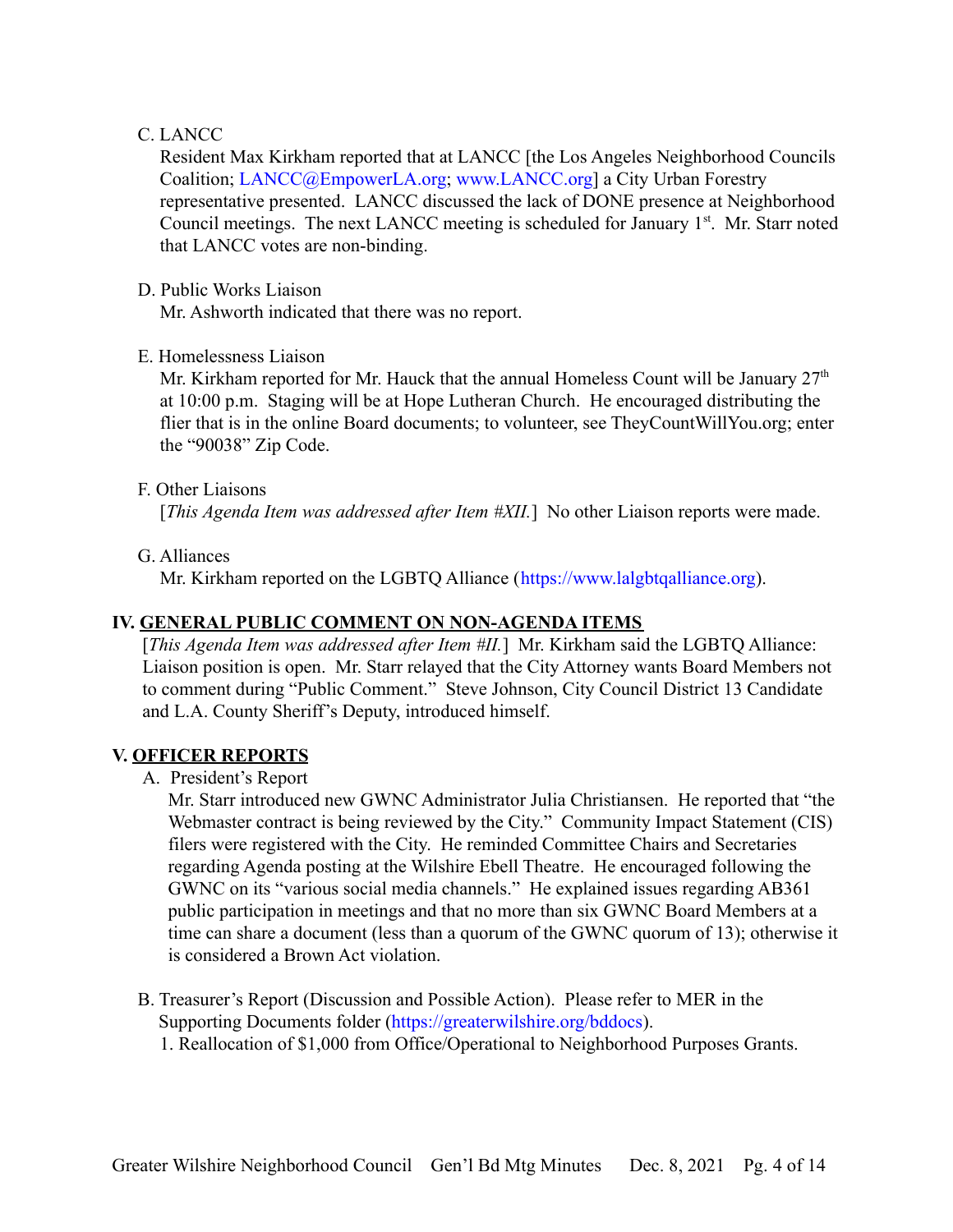*Board Member Bindhu Varghese was unavailable and Stephanie Shim arrived at this time (8:05), keeping 20 Board Members present online (the GWNC Board quorum was thirteen).*

**FUNDING MOTION** (by Ms. Carroll, seconded by Mr. Suh): The Greater Wilshire Neighborhood Council reallocates \$1,000 from Office/Operational to Neighborhood Purposes Grants.

**FUNDING MOTION PASSED** by a roll call vote of the 19 eligible voters present with 18 in favor ("Yes" or "Aye") (Appel, Ashworth, Carpenter, Carroll, Chvatal, D'Atri, DeVore, Donahoe, Gilbert, Gresham, Hauck, Lee, Portillo, Roberts, Shim, Smith, Suh and Winther); zero opposed; one abstained (the GWNC counts abstentions as neither "yes" votes or "no" votes) (Starr). One was ineligible (Genewick) to vote due to not having current Ethics Training and/or Funding Training and/or not having signed the Code of Conduct.

2. Motion to Approve Monthly Expenditure Report (MER) for October 2021. Checks

11/2 James Stewart Parliamentarian \$600 for July 11/2 James Steward Parliamentarian \$550 for August

Card Expenses 11/3 Public Storage \$160.00 + 11/09 Larchmont Chronicle September \$188 11/18 Facebook \$25 11/19 Facebook \$25 11/20 Facebook \$23 11/30 Lloyd Staffing DL Minutes \$442.58

Mr. Starr requested and there was no opposition to TABLE the above Item because the Agenda should have said "November," not "October."

3. Motion to Approve Individual Expenses Listed in the October 2021 MER.

Mr. Starr requested and there was no opposition to TABLE the above Item because the Agenda should have said "November," not "October."

4. Review of past Board Expenses that Will Appear on the November 2021 MER James Stewart Parliamentarian \$600 for June Face Book TBD Lloyd Staffing TBD

Ms. Carroll reviewed the above.

C. Vice President's Report Mr. D'Atri ceded his time.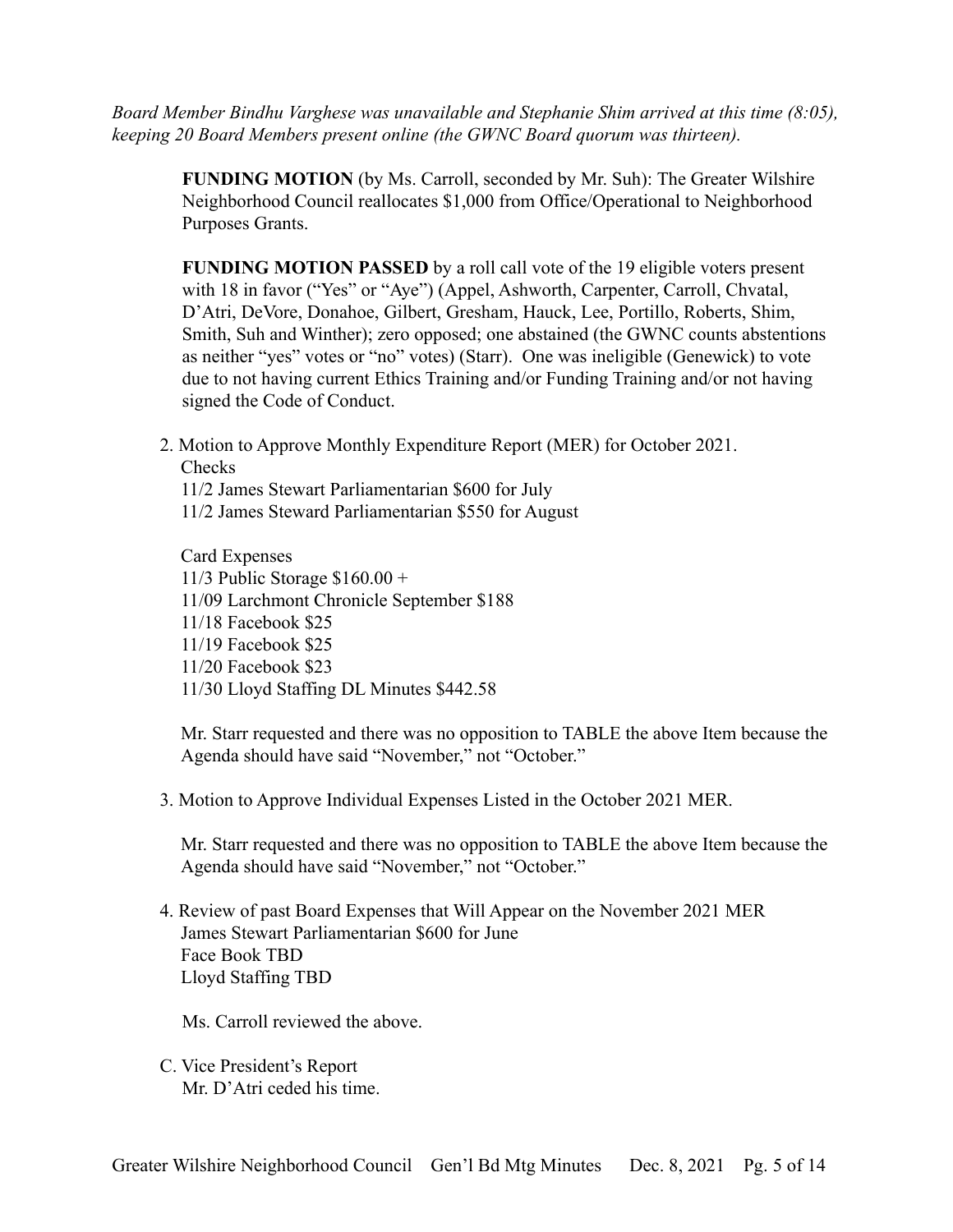D. Secretary's Report

Ms. DeVore thanked Board Members who completed anti-bias training. She reminded Committee Secretaries to post documents on Google Drive.

**VI. ADMINISTRATIVE ITEMS** (Discussion and Possible Action).

A. Adoption of November 3, 2021 Special Board Meeting Minutes.

**MOTION** (by Ms. DeVore, seconded by Ms. Chvatal): The Greater Wilshire Neighborhood Council adopts the Minutes of its November 3, 2021 Special Board Meeting.

*Board Member Bindhu Varghese was again available to vote at this time.*

**MOTION PASSED** by consent; zero opposed; one abstained (the GWNC counts abstentions as neither "yes" votes or "no" votes) (Suh).

B. Adoption of November 10, 2021 General Board Meeting Minutes.

**MOTION** (by Ms. DeVore, seconded by Ms. Chvatal): The Greater Wilshire Neighborhood Council adopts the Minutes of its November 10, 2021 General Board Meeting.

**MOTION PASSED** by consent; zero opposed; one abstained (the GWNC counts abstentions as neither "yes" votes or "no" votes) (Suh).

- C. Board Member and Board Alternate Administration.
	- 1. Board Director Vacancies: (none)
	- 2. Board Alternate Vacancies: Area 4 Fremont Place, Area 6 La Brea-Hancock, Area 7 Larchmont Village, Area 9 - Oakwood/Maplewood/St. Andrews, Area 11 - Sycamore Square, Area 12 - Western-Wilton, Renters. Qualified Stakeholders interested in serving as a replacement Director or Alternate are invited to contact secretary@greaterwilshire.org for more information.

*GWNC Bylaws Article V. Section 6): "Any qualified Stakeholder interested in serving as such a replacement Director or Alternate shall submit a written application to the Secretary within forty-five (45) days after the date a replacement seat becomes open. After the lapse of forty-five (45) days, the Secretary shall forward the names of all applicants to the Board. The Board shall have discretion to appoint the replacement from the applicants or among any other qualified Stakeholders."*

a) Nominations, Motions to Appoint

a. Renters Alternate - April Hannon (eligibility verified)

Ms. Hannon, Resilience Committee Secretary, confirmed her interest and was nominated by Mr. Gilbert.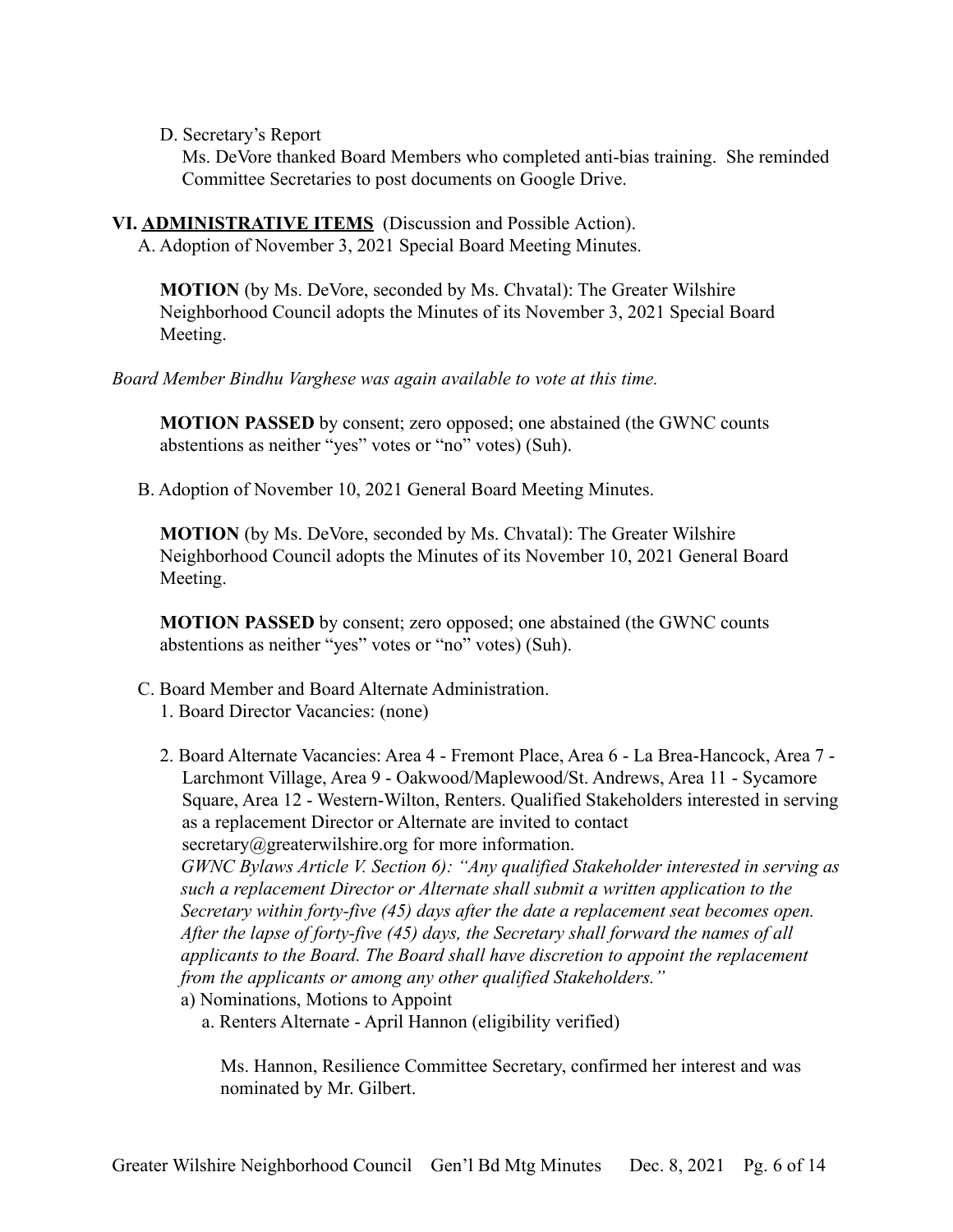**MOTION** (by Mr. Suh, seconded by Mr. Portillo): The Greater Wilshire Neighborhood Council appoints April Hannon as the GWNC Renter's Representative Alternate.

**MOTION PASSED** by a roll call vote of the 21 eligible voters present with 20 in favor ("Yes" or "Aye") (Appel, Ashworth, Carpenter, Carroll, Chvatal, D'Atri, DeVore, Donahoe, Genewick, Gilbert, Gresham, Hauck, Lee, Portillo, Roberts, Shim, Smith, Suh, Varghese and Winther); zero opposed; one abstained (the GWNC counts abstentions as neither "yes" votes or "no" votes) (Starr).

Ms. Hannon read aloud the Oath.

b. Others

Mr. Starr indicated that there were no more nominations at this time.

- 3. Board Training Requirements: All board directors and alternates must complete ethics and funding training in order to vote on funding motions before the board. The training courses and instructions can be found at <http://empowerla.org/boardmembers>.
	- a) Thank you to those of you who completed your required Anti-Bias training by the end of November.

Mr. Starr noted the above.

- b) The following Board Members and Alternates are shown on <https://empowerla.org/gwnc> as NOT having completed Ethics and/or Funding and are NOT eligible to vote on financial matters:
	- Mike Genewick (Funding)
	- Julie Stromberg (Funding)
	- Zubin Davar (Ethics, Funding)
	- Philip Farha (Ethics)

Mr. Starr noted the above.

c) Check EmpowerLA.org/GWNC for your training expirations.

Mr. Starr noted the above.

#### D. AD HOC COMMITTEES (Discussion and Possible Action)

- 1. Governance Committee Report
	- a) Proposed Motion: The GWNC extends the term of the Ad Hoc Governance Committee to the February 2022 General Board Meeting.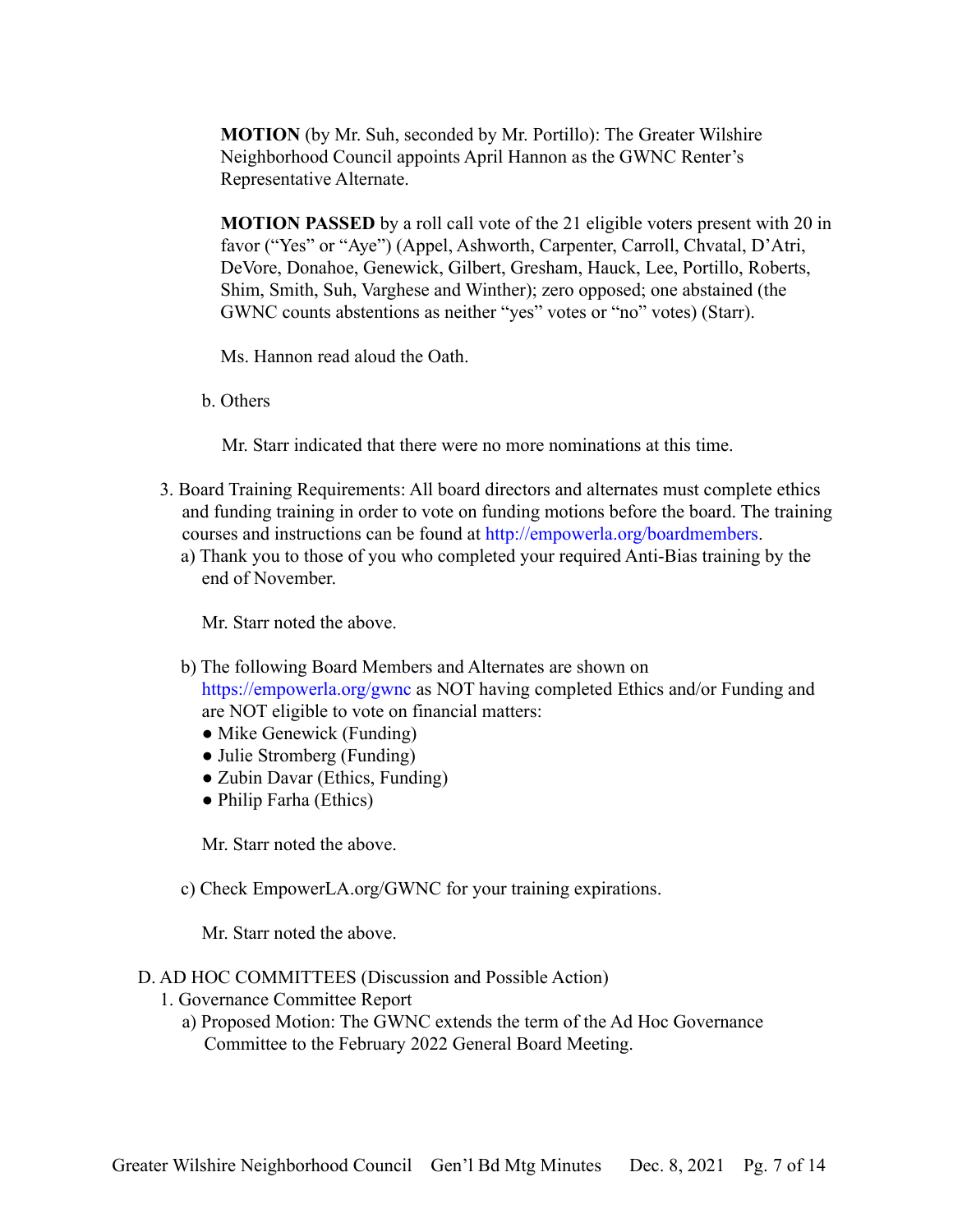**MOTION** (by Mr. D'Atri, seconded by Mr. Smith): The Greater Wilshire Neighborhood Council extends the term of the Ad Hoc Governance Committee for our report to the February 2022 General Board Meeting.

**DISCUSSION**: Mr. Suh believed that the Committee was established as a Standing, not Ad Hoc, Committee.

**MOTION to AMEND** (by Mr. Suh): to strike the phrase "Ad Hoc" from the **Motion** 

**MOTION to AMEND FAILED** for lack of a second.

**ORIGINAL MOTION PASSED** by consent; one opposed ("No" or "Nay") (Suh); one abstained (the GWNC counts abstentions as neither "yes" votes or "no" votes) (Starr).

[*The next Agenda Item addressed was Item #VII.*]

- 2. NPG Committee Report (Julie Stromberg)
	- a) Proposed Motion: The GWNC approves extending the NPG application deadline to December 31 at 5 PM.

It was agreed to add ", 2021" to the Motion.

**MOTION** (by Mr. Smith, seconded by Mr. Gresham): The Greater Wilshire Neighborhood Council approves extending the NPG application deadline to December 31, 2021 at 5 PM.

**MOTION PASSED** by a roll call vote of the 21 eligible voters present with 20 in favor ("Yes" or "Aye") (Appel, Ashworth, Carpenter, Carroll, Chvatal, D'Atri, DeVore, Donahoe, Genewick, Gilbert, Gresham, Hauck, Lee, Portillo, Roberts, Shim, Smith, Suh, Varghese and Winther); zero opposed; one abstained (the GWNC counts abstentions as neither "yes" votes or "no" votes) (Starr).

*Board Member Christopher Hauck left at 9:00 and was replaced by his Alternate Philip Farha, keeping 21 Board Members (or their Alternate(s)) present (the GWNC quorum is thirteen).*

b) Proposed Motion: The GWNC approves up to \$300 in advertising funds previously designated for ads with the Larchmont Buzz be used to run ads about the NPG process, including but not limited to big box ads, business cards and sponsored posts, to run until December 15.

It was agreed to add ", 2021" to the Motion.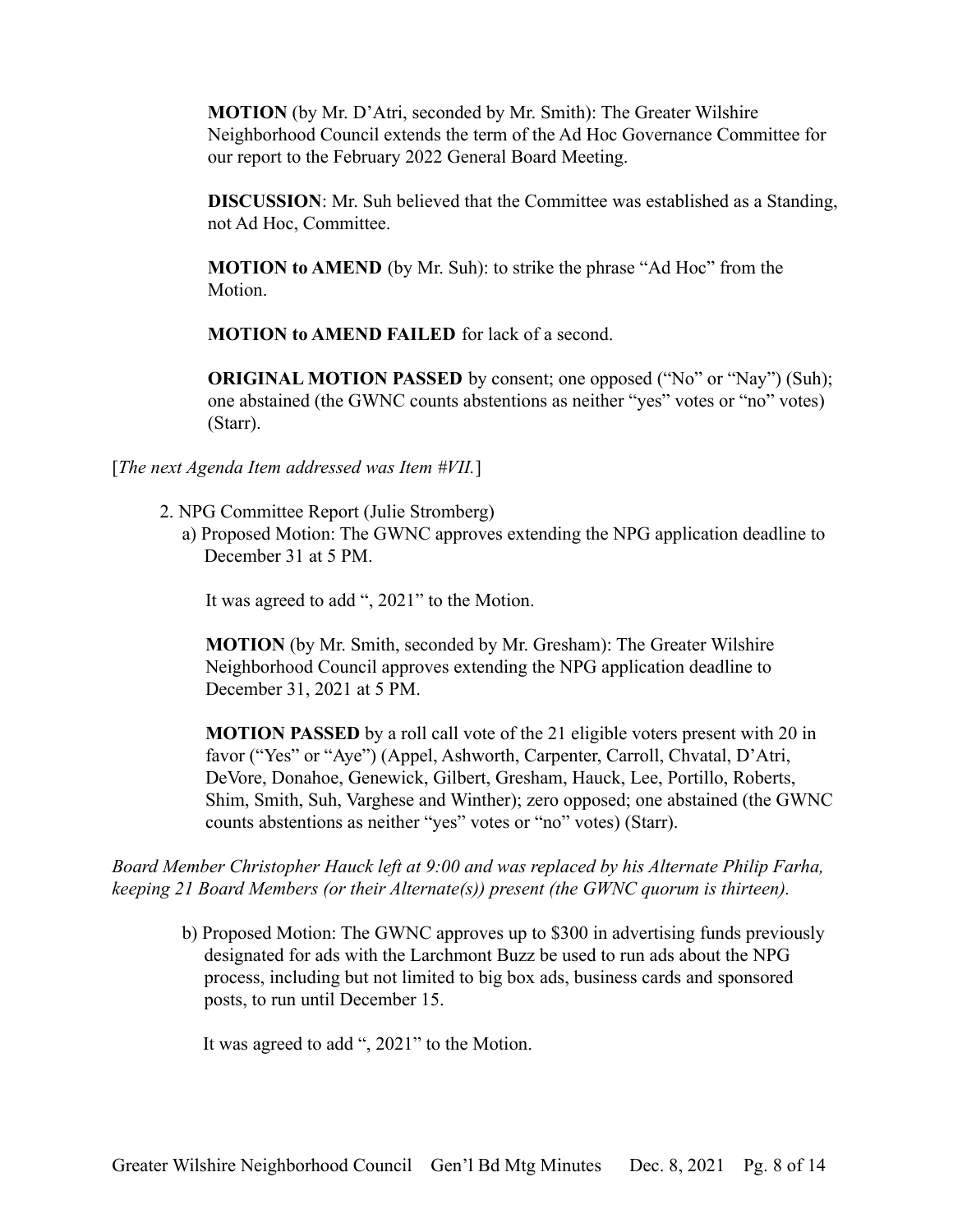**FUNDING MOTION** (by Ms. DeVore, seconded by Mr. Smith): The Greater Wilshire Neighborhood Council approves up to \$300 in advertising funds previously designated for ads with the Larchmont Buzz be used to run ads about the NPG process, including but not limited to big box ads, business cards and sponsored posts, to run until December 15, 2021.

**DISCUSSION**: Mr. Starr reminded that funding already was allocated.

**FUNDING MOTION PASSED** by a roll call vote of the 19 eligible voters present with 18 in favor ("Yes" or "Aye") (Appel, Ashworth, Carpenter, Carroll, Chvatal, Curran, D'Atri, DeVore, Donahoe, Gilbert, Gresham, Lee, Portillo, Roberts, Shim, Smith, Varghese and Winther); zero opposed; one abstained (the GWNC counts abstentions as neither "yes" votes or "no" votes) (Starr). Two were ineligible (Farha and Genewick) to vote due to not having current Ethics Training and/or Funding Training and/or not having signed the Code of Conduct.

c) Proposed Motion: The GWNC approves running a post-it ad regarding NPGs in the Larchmont Buzz for up to 3 days at a cost of up to \$50.

**FUNDING MOTION** (by Mr. Smith, seconded by Ms. Roberts): The Greater Wilshire Neighborhood Council approves running a post-it ad regarding NPGs in the Larchmont Buzz for up to three days at a cost of up to \$50.

**FUNDING MOTION PASSED** by a roll call vote of the 19 eligible voters present with 18 in favor ("Yes" or "Aye") (Appel, Ashworth, Carpenter, Carroll, Chvatal, Curran, D'Atri, DeVore, Donahoe, Gilbert, Gresham, Lee, Portillo, Roberts, Shim, Smith, Varghese and Winther); zero opposed; one abstained (the GWNC counts abstentions as neither "yes" votes or "no" votes) (Starr). Two were ineligible (Farha and Genewick) to vote due to not having current Ethics Training and/or Funding Training and/or not having signed the Code of Conduct.

# **VII. OUTREACH COMMITTEE** (Discussion and Possible Action) (Chair: Colette Amin).

- A. Report on the December 4, 2021 Outreach Committee Meeting. Ms. Amin reported that Raphie Cantor, Social Media Coordinator, "is doing a fabulous job."
	- 1. Proposed Motion: The GWNC moves to change the date and time of the GWNC Outreach Committee Meeting to the third Tuesday of the month at 7:30pm starting in January 2022. (January 18th 2022)

Ms. Amin explained the Motion; the time would be 6:30 p.m., not "7:30pm."

**MOTION** (by Mr. Donahoe, seconded by Mr. Smith): The Greater Wilshire Neighborhood Council changes the date and time of the GWNC Outreach Committee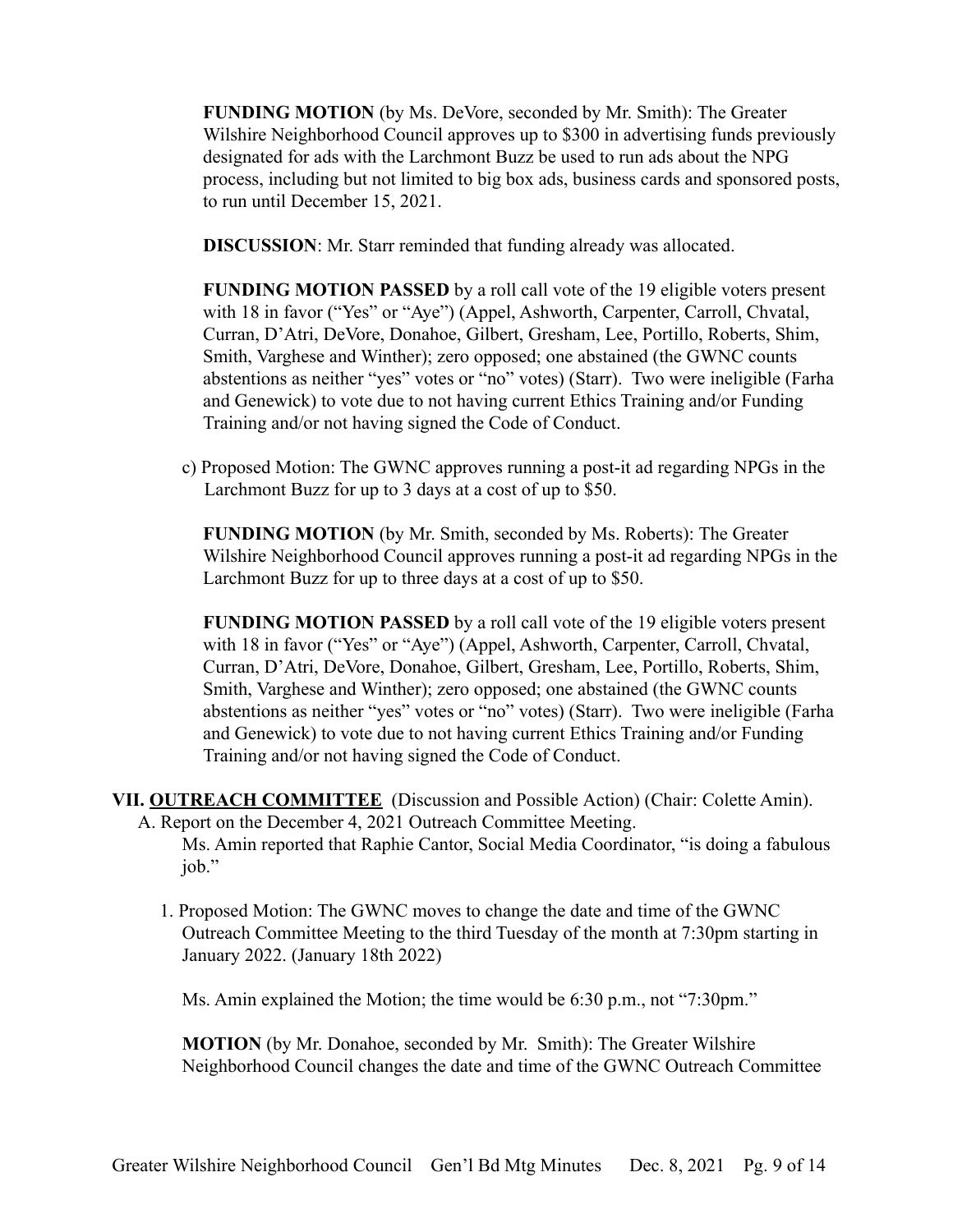Meeting to the third Tuesday of the month at 6:30 p.m. starting in January 2022 (January 18th 2022).

**MOTION PASSED** by unanimous consent; zero opposed; zero abstained.

2. Upcoming Outreach Committee Meeting. The next regular GWNC Outreach Committee Meeting will be on Saturday, January 8, 2022 at 9:30 AM via Zoom ID #982 7679 1581.

Ms. Amin noted the above. Mr. Starr noted that the Meeting would be January  $18<sup>th</sup>$ , not "January 8."

# **VIII. LAND USE COMMITTEE** (Discussion and possible action) (Chair: Philip Farha)

[*The following sub-section first paragraphs are copied from the Agenda.*]

- A. Report on the November 23, 2021 Land Use Committee Meeting. Mr. Farha reported that he will be stepping down as Committee Chair.
- B. Consent Calendar: a single motion approves the following items (IX.B.1.-2.) without board discussion. Any Board Member may ask that any item be removed from the consent calendar and voted on separately.
	- 1. 148 S. La Brea Ave.: (Steve Rawlings, Shaw Youngblood) CUP for the sale and service of a full line of alcohol for onsite consumption with a new restaurant. Zoning C2-1VL. Citrus Sq - Area 2. Motion: That the Greater Wilshire Neighborhood Council support the the new CUP for the sale and service of a full line of alcohol for onsite consumption with a new restaurant for the project located at 148 S. La Brea Ave. as presented November 23, 2021.

**MOTION** (by Mr. Farha, seconded by Ms. Roberts): The Greater Wilshire Neighborhood Council supports the new CUP for the sale and service of a full line of alcohol for onsite consumption with a new restaurant for the project located at 148 S. La Brea Ave. as presented November 23, 2021.

**DISCUSSION**: Mr. Farha reported that the Committee noted that it previously was a restaurant; he and Mr. Gresham noted that there are other liquor licenses in the area.

**MOTION PASSED** by a roll call vote of the 21 eligible voters present with 20 in favor ("Yes" or "Aye") (Appel, Ashworth, Carpenter, Carroll, Chvatal, D'Atri, DeVore, Donahoe, Farha, Genewick, Gilbert, Gresham, Lee, Portillo, Roberts, Shim, Smith, Suh, Varghese and Winther); zero opposed; one abstained (the GWNC counts abstentions as neither "yes" votes or "no" votes) (Starr).

2. 728-736-½ S. Manhattan Pl.: (Gary Benjamin, Evan Kasper) Demolition of the existing structures (4-unit apt bldg and a SFH). Construction of a new 7-story, 60-unit multi-family apt bldg, including 24 studio units, 30 three-bedroom units, and 6 four-bedroom units with 33 parking spaces and 6,525 sf of open space. Case  $#$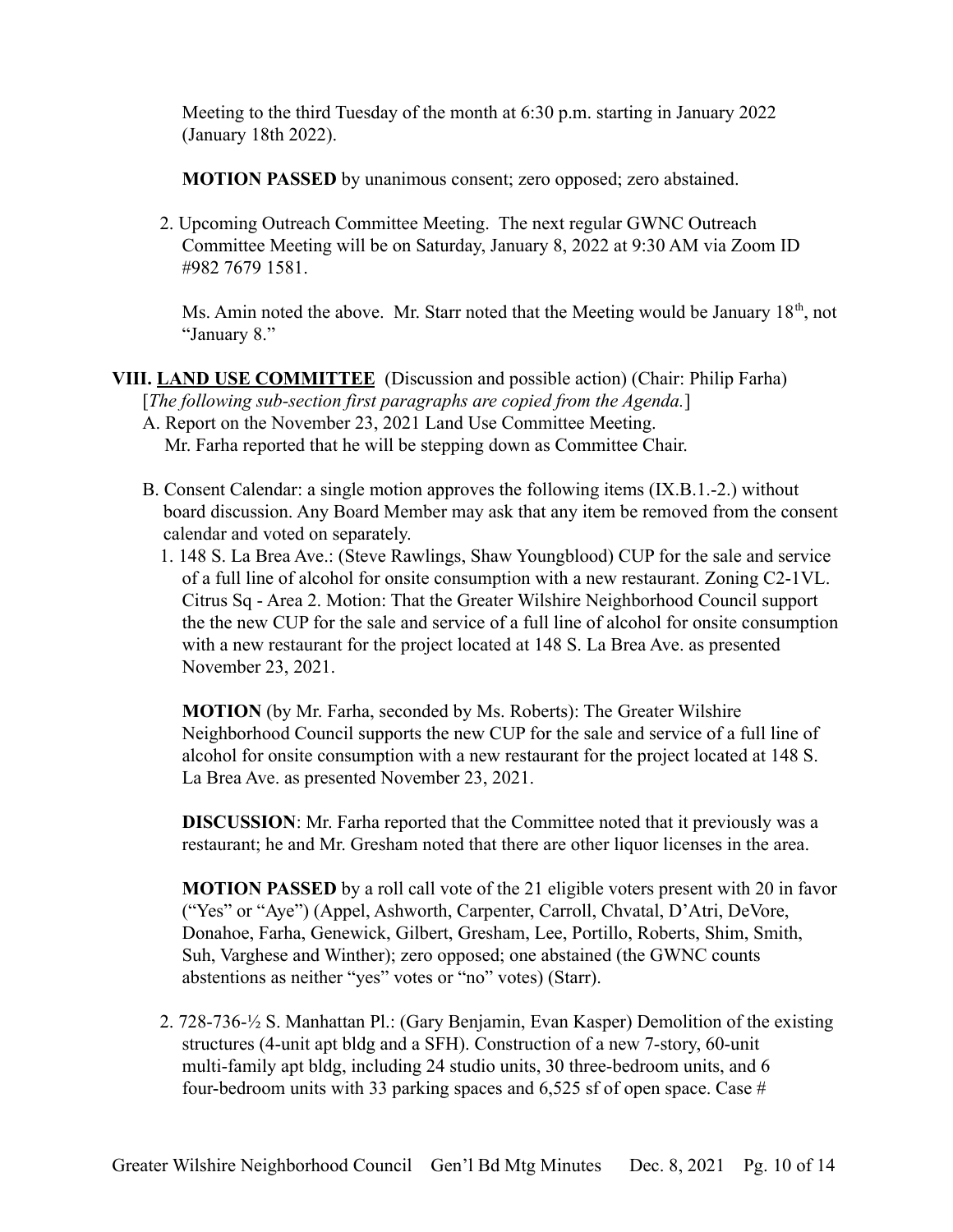DIR-2021-7906-TOC-HCA. ENV Case # ENV-2021-7907-EAF. Zoning R4-2. Country Club Heights - Area 3. Motion: That the Greater Wilshire Neighborhood Council oppose the application for construction at 728-736-½ S. Manhattan Pl. because the applicant rejected an invitation to appear before the Committee.

**MOTION** (by Mr. Farha, seconded by Mr. Smith): The Greater Wilshire Neighborhood Council opposes the application for construction at 728-736-½ S. Manhattan Pl. because the applicant rejected an invitation to appear before the Committee.

**DISCUSSION**: Mr. Farha said that the project wasn't bad, but the applicant refused to present to the Committee. He added that developers are seeing less need to present.

**MOTION PASSED** by a roll call vote of the 21 eligible voters present with 19 in favor ("Yes" or "Aye") (Appel, Ashworth, Carpenter, Carroll, Chvatal, D'Atri, DeVore, Donahoe, Farha, Genewick, Gilbert, Gresham, Lee, Portillo, Roberts, Shim, Smith, Varghese and Winther); zero opposed; two abstained (the GWNC counts abstentions as neither "yes" votes or "no" votes) (Starr and Suh).

C. Next GWNC Land Use Committee Meeting will be held Tuesday, December 21, 2021, 6:30 p.m. via Zoom ID #915 2786 9326.

Mr. Farha noted the above and that a Committee Chair and additional members would be welcomed. Mr. Starr thanked Mr. Farha and Ms. Roberts (former Committee Secretary) for their service.

- **IX. RESILIENCE COMMITTEE** (Discussion and Possible Action) (Chair: Gary Gilbert)
	- A. Report on the December 1, 2021 Resilience Committee Meeting. Mr. Gilbert reported that Ascencia Gonzalez of RYLAN [ReadyYourLANeighborhood; [http://www.emergency.lacity.org/rylan\]](http://www.emergency.lacity.org/rylan) presented to the Committee.
	- B. Discussion and Possible Action: 2021 Larchmont Community Conversation Survey. Mr. Starr indicated that the above will be discussed in Board Comments [Item #XIII]. No Motion was made or vote taken.
	- C. Upcoming Resilience Committee Meeting. The next GWNC Resilience Committee Regular Meeting will be held at 7:00 p.m. on January 5, 2022, via Zoom ID #889 6098 2957.

Mr. Gilbert noted the above.

#### **X. ENVIRONMENTAL & SUSTAINABILITY COMMITTEE** (Discussion and possible action) (Chair: Cathy Roberts).

- 
- A. Committee Report

Ms. Roberts reported that the November 17th EV [Electric Vehicle] Town Hall went well; the transcript is in the BdDocs and the recording soon will be available on YouTube.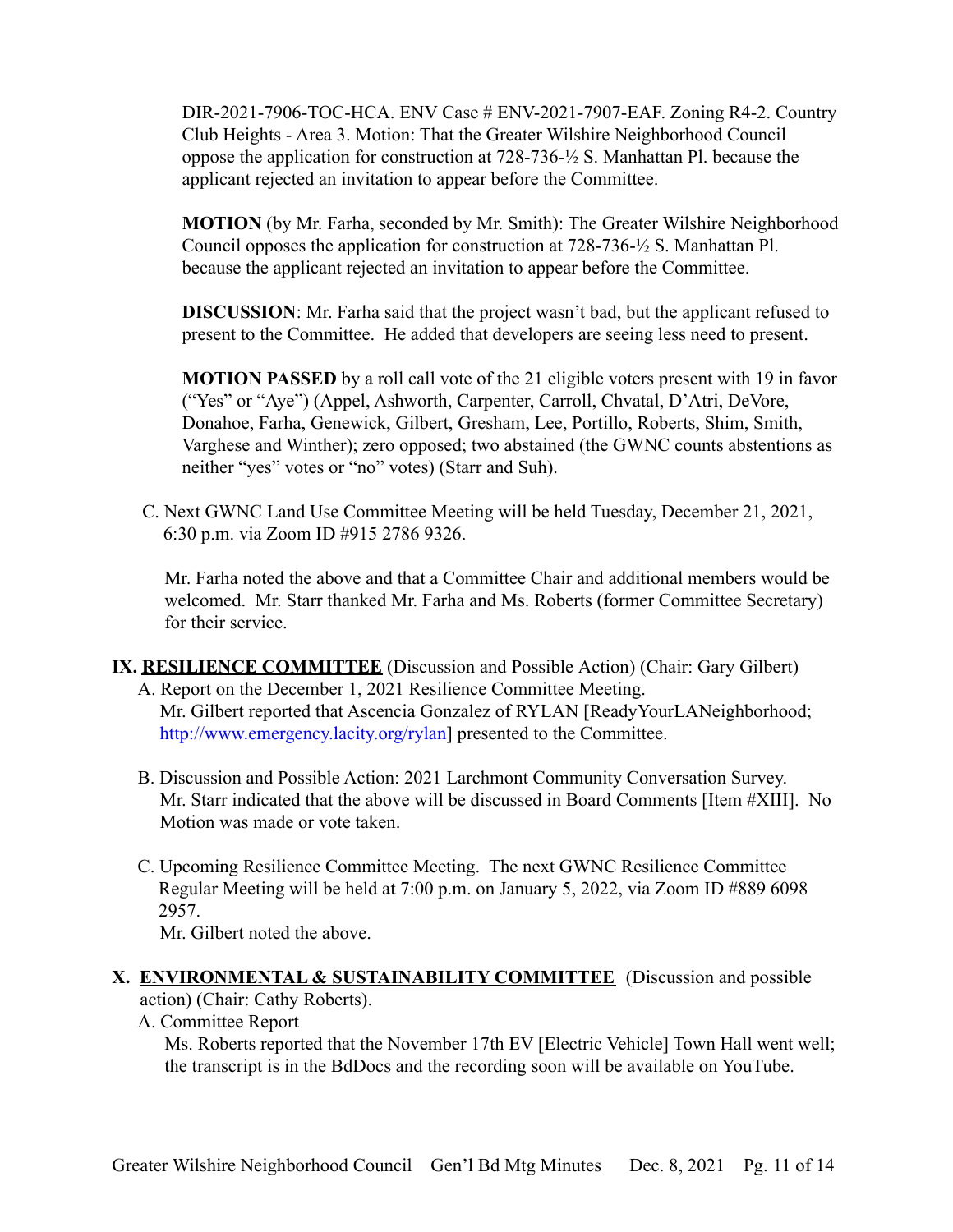- B. Upcoming Sustainability Committee Meeting Next GWNC Environmental & Sustainability Committee Meeting will be held on Tuesday, February 1, 2022 via Zoom ID #928 2781 1179. Ms. Roberts noted the above.
- **XI. TRANSPORTATION COMMITTEE** (Discussion and possible action) (Chair: Cindy Chvatal)

A. Report on the November 29, 2021 Special Meeting. Ms. Chvatal reported that the Committee discussed the below issues.

1. Proposed motion: That the GWNC supports the installation of Speed tables on 6th street btw La Brea and Highland.

Ms. Chvatal explained the above.

**MOTION** (by Ms. Chvatal, seconded by Mr. Smith): The Greater Wilshire Neighborhood Council supports the installation of speed tables on 6th Street between La Brea and Highland.

**DISCUSSION**: Ms. Chvatal reported that the Committee supported this. The speed tables are made of asphalt. Ms. Chvatal said the tables "make you aware . . . slows down a speeding car"; Ms. Roberts noted their safety importance Ross DeFranco, a cyclist, supported this.

**MOTION PASSED** by a roll call vote of the 21 eligible voters present with 19 in favor ("Yes" or "Aye") (Appel, Ashworth, Carpenter, Carroll, Chvatal, D'Atri, DeVore, Donahoe, Farha, Gilbert, Gresham, Lee, Portillo, Roberts, Shim, Smith, Suh, Varghese and Winther); zero opposed; two abstained (the GWNC counts abstentions as neither "yes" votes or "no" votes) (Genewick and Starr).

2. Proposed motion: That the GWNC supports the Metro Bus Speed and Reliability Improvements Project to add bus priority lanes on a section of La Brea Ave between Sunset Bl and Coliseum St between 7-10am and 3-7pm. Ms. Chvatal explained the above and it was agreed to add to the Motion the words "and will file a CIS."

**MOTION** (by Ms. Chvatal, seconded by Mr. Smith): The Greater Wilshire Neighborhood Council supports the Metro Bus Speed and Reliability Improvements Project to add bus priority lanes on a section of La Brea Ave between Sunset Blvd/ and Coliseum St. between 7-10am and 3-7pm. and will file a CIS.

**DISCUSSION:** Ross DeFranco believed this proposal "will cause gridlock," was "the least efficient use of this lane" and that removal of illegally parked vehicles is the top priority. Ms. Roberts noted that Metro outreached to area residents and that some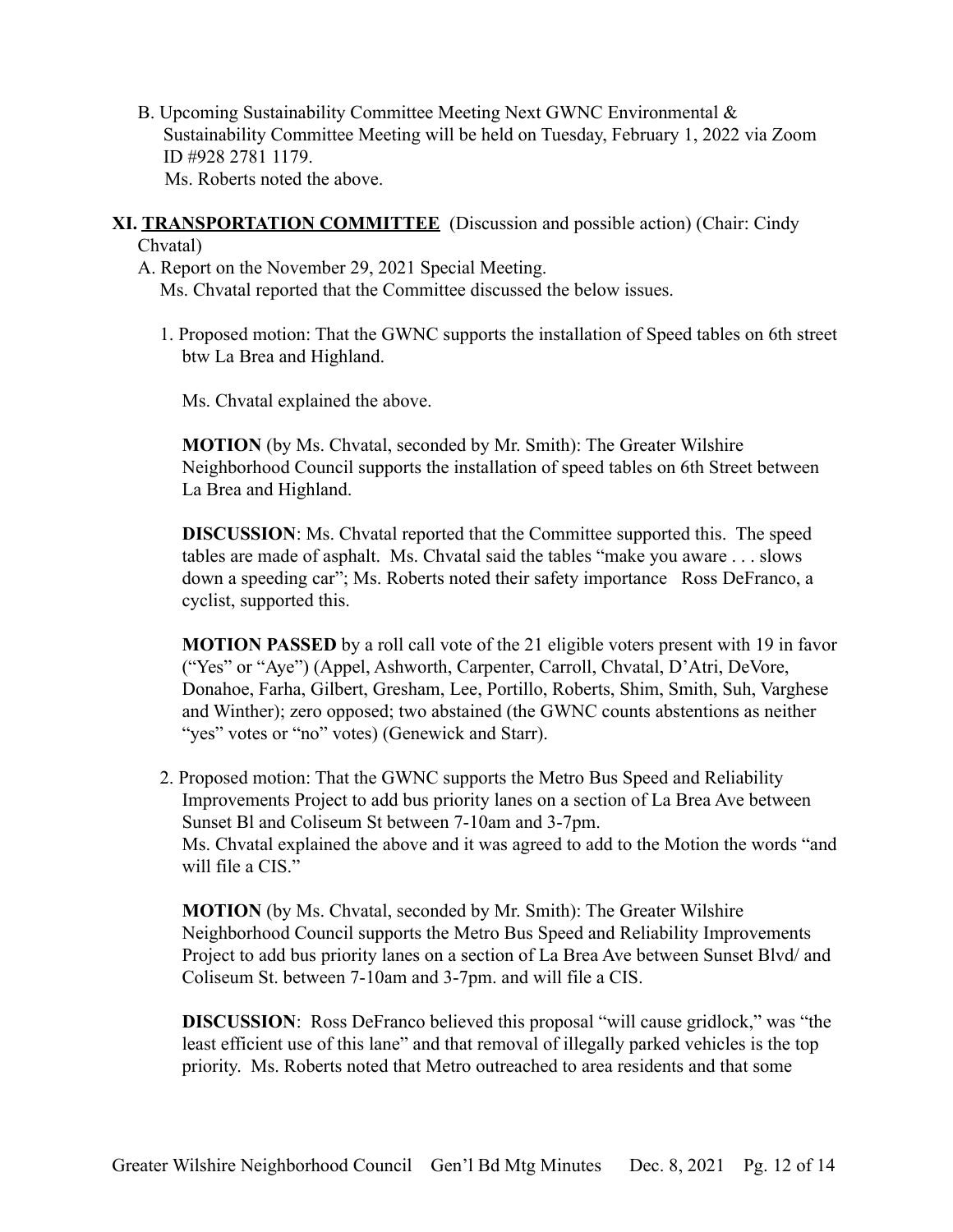residents do not have vehicles and use public transportation. Mr. Starr noted that this is the third time that the Board is considering this.

**MOTION PASSED** by a roll call vote of the 21 eligible voters present with 18 in favor ("Yes" or "Aye") (Appel, Ashworth, Carpenter, Carroll, Chvatal, DeVore, Donahoe, Farha, Genewick, Gilbert, Gresham, Lee, Portillo, Roberts, Shim, Smith, Varghese and Winther); zero opposed; three abstained (the GWNC counts abstentions as neither "yes" votes or "no" votes) (D'Atri, Starr and Suh).

B. Upcoming Transportation Committee Meeting

1. The next GWNC Transportation Committee Regular Meeting will be on Monday, January 24, 2022 at 7 p.m. via Zoom ID #921 5993 5555. Ms. Chvatal noted the above and that it may be moved to January  $25<sup>th</sup>$ .

## **XII. COMMUNITY IMPACT STATEMENTS (CIS), PROCLAMATIONS** (Discussion and

Possible Action)

[*This Agenda Item was addressed after Item #IV. E..*]

A. Proposed motion: The GWNC will file a CIS in [support/opposition} to LA Metro priority bus lanes on La Brea.

The above Item was skipped; see farther above Item #XI. A. 2.

B. Proposed motion: The GWNC will file a CIS in [support/opposition] to CF 21-1414.

*Board Member Stephanie Lee and Alternate Board Member Philip Farha left at this time (9:42), making 19 Board Members present online (the GWNC Board quorum was thirteen).*

**MOTION** (by Ms. Chvatal, seconded by Ms. Roberts): The Greater Wilshire Neighborhood Council will file a CIS in support of CF 21-1414.

**DISCUSSION**: Ms. Chvatal explained and Mr. Gresham added more about the Motion, which would give "local control" back, a response to SB9 [State Senate Bill Nine].

**MOTION PASSED** by a roll call vote of the 19 eligible voters present with 16 in favor ("Yes" or "Aye") (Appel, Ashworth, Carpenter, Carroll, Chvatal, Curran, D'Atri, DeVore, Donahoe, Genewick, Gilbert, Gresham, Roberts, Shim, Smith and Winther); zero opposed; three abstained (the GWNC counts abstentions as neither "yes" votes or "no" votes) (Portillo, Starr and Varghese).

## **XIII. BOARD MEMBER COMMENTS/ANNOUNCEMENTS**

Mr. Gilbert commented that the Larchmont 2021 Committee's survey has gotten more than 400 responses; the survey is at the Larchmont Buzz website [https://www.larchmontbuzz.com].

# **XIV. REQUESTS/MOTIONS FOR FUTURE AGENDA ITEMS**